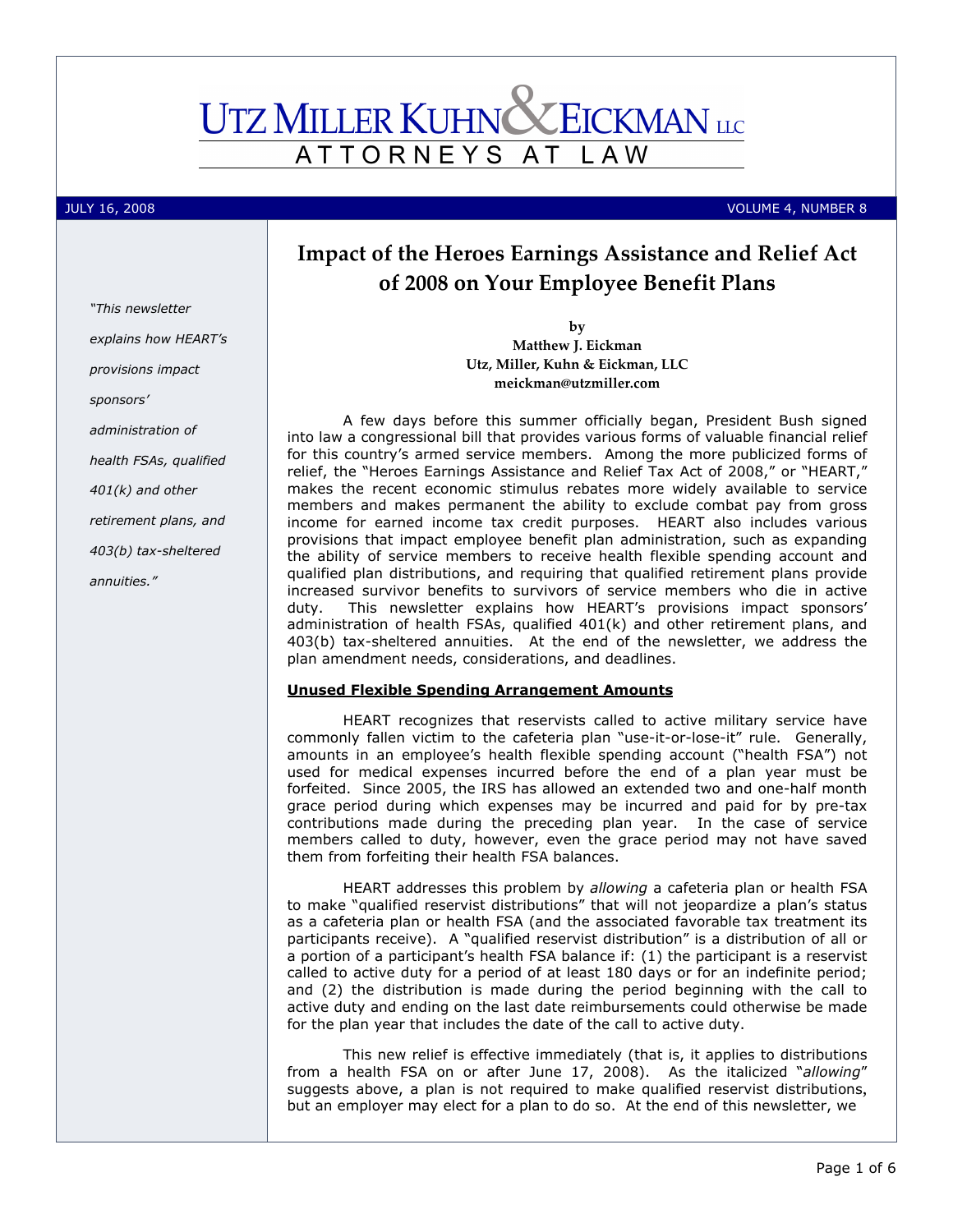"HEART permits a qualified plan, Section 403(b) taxdeferred annuity, or Section 457(b) governmental deferred compensation plan to give special treatment to a service member who cannot be reemployed on account of death or a disability occurring while in

qualifying military service."

Utz, Miller, Kuhn & Eickman, LLC 7285 West 132nd St. Suite 320 Overland Park, KS 66213

Phone: 913.685.0970 Fax: 913.685.1281

Matthew J. Eickman meickman@utzmiller.com Phone: 913.685.0749 Fax: 913.685.1281

Gregory B. Kuhn gkuhn@utzmiller.com Phone: 913.685.0774 Fax: 913.685.1281

Eric N. Miller emiller@utzmiller.com Phone: 913.685.8150 Fax: 913.685.1281

John L. Utz jutz@utzmiller.com Phone: 913.685.7978 Fax: 913.685.1281

#### www.utzmiller.com

The information in this newsletter is of a general nature only and does not constitute legal advice.

Consult your attorney for advice appropriate to your circumstances.

discuss why the optional nature of this new rule may argue for the immediate adoption of an amendment to any plan that is to make qualified reservist distributions.

# Death or Disability of Participant

Accrued Benefit and Contributions. HEART permits a qualified plan, Section 403(b) tax-deferred annuity, or Section 457(b) governmental deferred compensation plan to give special treatment to a service member who cannot be reemployed on account of death or a disability occurring while in qualifying military service. More specifically, a plan may (but is not required to) treat such an individual as if he or she had been rehired as of the date of death or disability and then had terminated employment on the date of death or disability. With respect to such a "deemed rehired employee," the plan is then permitted to fully or partially comply with the benefit accrual restoration provisions Tax Code Section 414(u) would have imposed had the individual actually been rehired. Those restoration provisions generally require that a plan count a reemployed veteran's uniformed service for vesting and benefit accrual service purposes (for defined benefit and defined contribution plans – such as a profit-sharing plan – alike), and that the employer bear any corresponding funding obligation. The provisions also entitle the reemployed veteran to any accrued benefits (such as matching contributions) that are contingent on the making of, or derived from, employee contributions or elective deferrals, so long as the reemployed veteran pays to the plan those contributions and deferrals during a specified period following reemployment (generally three times the period of uniformed service, but not to exceed five years). During that same period, reemployed veterans are also permitted to make additional elective deferrals or employee contributions.

If a plan chooses to apply the special "deemed rehired employee" treatment, it must satisfy a couple of requirements to ensure the benefits are credited on a nondiscriminatory basis. First, all employees of the sponsoring employer who die or become disabled while performing qualified military service must be credited with benefits on a reasonably equivalent basis. This does not prevent different levels of compensation from resulting in differences in credited benefits, but it does prevent the plan from fully complying with Section 414(u) with respect to highly compensated employees and complying only partially (or not all) with respect to nonhighly compensated employees. Second, if a deemed rehired employee will receive benefits that are contingent on employee contributions or elective contributions, the plan must determine the rate of employee contributions or deferrals on the basis of the actual average contributions or deferrals the employee made during the 12-month period prior to military service (or if the employee had not worked 12 months for the employer, the average for the actual period of service).

The "deemed rehired employee" treatment is retroactively permissible with respect to deaths and disabilities occurring on or after January 1, 2007. In general, a plan electing to apply the treatment must be amended accordingly on or before the last day of the plan year beginning on or after January 1, 2010 (2012 for governmental plans). Please see the end of this newsletter for additional commentary regarding the amendment deadline.

**Survivor Benefits.** HEART requires that qualified plans, Section 403(b) tax-deferred annuities, and Section 457(b) governmental deferred compensation plans afford special treatment to survivors of a plan participant who dies while performing military service. Those survivors must be entitled to any additional benefits the plan would have provided if the participant had resumed employment with the employer maintaining the plan and then terminated employment on account of death. For example, some plans provide for accelerated vesting or ancillary life insurance benefits that are contingent upon a participant's termination of employment because of death. HEART requires that any such additional benefits be provided to the beneficiary of a participant who dies during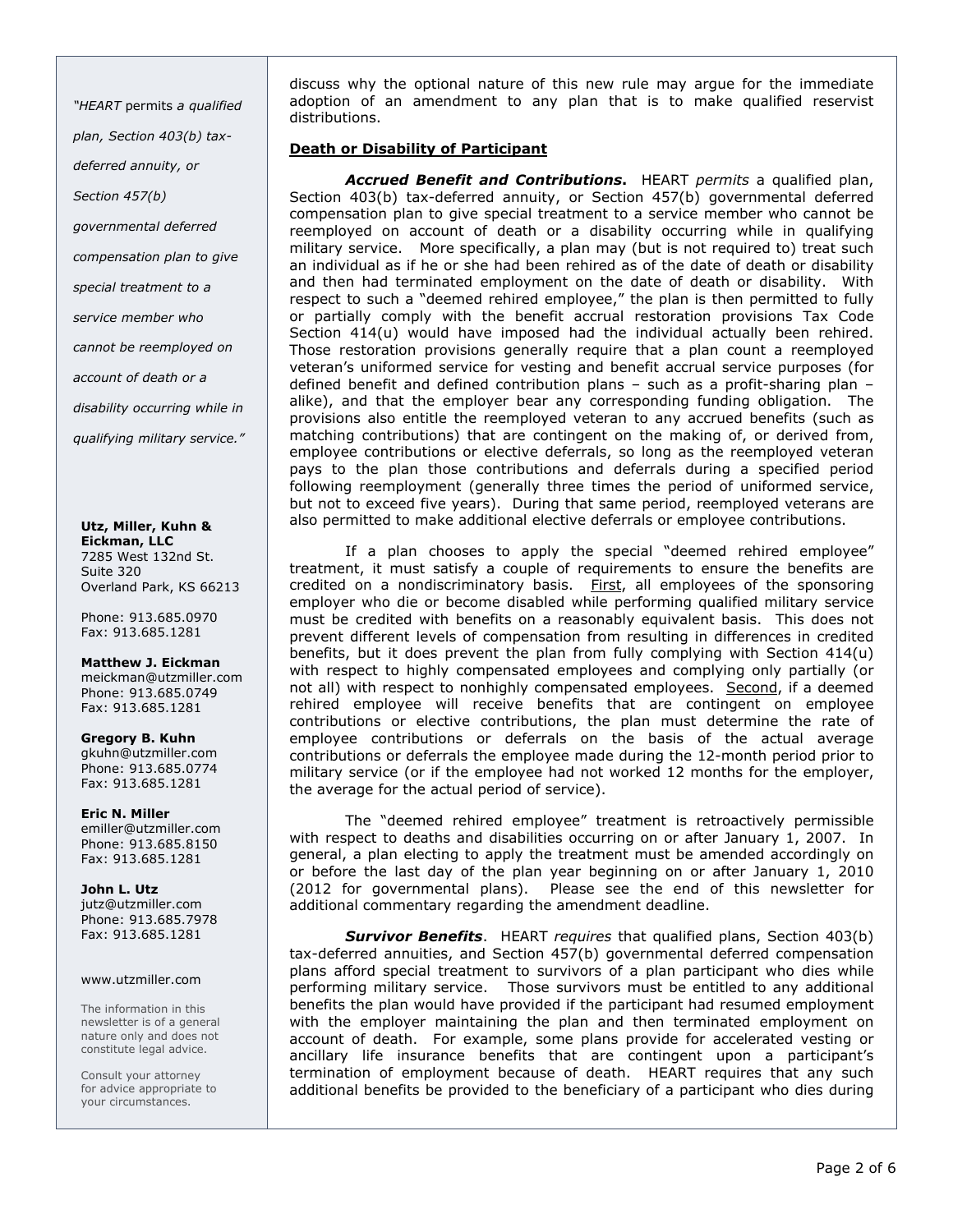"Prior to HEART, this 'differential pay' did not receive full treatment as 'wages' or 'compensation,' which had consequences for plan participants. . . . HEART addresses and eliminates . . . those

consequences."

Utz, Miller, Kuhn & Eickman, LLC 7285 West 132nd St. Suite 320 Overland Park, KS 66213

Phone: 913.685.0970 Fax: 913.685.1281

# Matthew J. Eickman

meickman@utzmiller.com Phone: 913.685.0749 Fax: 913.685.1281

#### Gregory B. Kuhn gkuhn@utzmiller.com Phone: 913.685.0774

Fax: 913.685.1281

# Eric N. Miller

emiller@utzmiller.com Phone: 913.685.8150 Fax: 913.685.1281

# John L. Utz

jutz@utzmiller.com Phone: 913.685.7978 Fax: 913.685.1281

# www.utzmiller.com

The information in this newsletter is of a general nature only and does not constitute legal advice.

Consult your attorney for advice appropriate to your circumstances.

qualified military service. Notably, the relevant "additional benefits" do not include benefit accruals relating to the period of qualified military service.

This requirement is also effective with respect to deaths occurring on or after January 1, 2007, and, as we discuss in detail at the end of this newsletter, must be reflected via plan amendment no later than the last day of the plan year beginning on or after January 1, 2010 (2012 for governmental plans).

# Plan Treatment of Differential Military Pay

Some employers voluntarily agree to pay an employee in active duty the difference between (i) the compensation he or she would have received from the employer but for active military duty and (ii) compensation received for military duty. Prior to HEART, this "differential pay" did not receive full treatment as "wages" or "compensation," which had consequences for plan participants. For example, it was not included in the definition of "wages" for Federal withholding tax purposes, because the service member was treated as having terminated his or her employment relationship. Service members, instead, received a Form 1099-MISC and were forced to pay all taxes on differential pay. Further, it was not required to be included as "compensation" under Tax Code Section 415's annual benefit limitations (though 2007 final regulations now permit a plan to treat differential pay as compensation for 415 purposes).

HEART addresses and eliminates both of those consequences. First, it amends the definition of "wages" subject to Federal income tax withholding to include a "differential wage payment," with respect to amounts paid after December 31, 2008. To be included in the amended definition, differential pay must be: (1) paid by an employer to an individual with respect to any period during which the individual is performing service in the uniformed services while on active duty for a period of more than 30 days; and (2) represent all or a portion of the wages that the individual would have received from the employer if the individual were performing services for the employer.

Second, the differential wage payment is required to be treated as compensation for retirement plan purposes. This, in turn, implicates the Tax Code's nondiscrimination requirements. HEART prescribes the following safe harbor. A retirement plan will not be treated as failing to meet applicable nondiscrimination requirements by reason of any contribution or benefit based on the differential wage payment if all of the sponsoring employer's employees: (i) are entitled to differential wage payments on reasonably equivalent terms; and (ii) if all employees eligible to participate in the retirement plan are entitled to make contributions based on such differential payments on reasonably equivalent terms.

This HEART change becomes effective with respect to differential pay paid on or after January 1, 2009. An existing plan or annuity contract need not be amended accordingly until the last day of the first plan year beginning on or after January 1, 2010 (2012 for governmental plans), as we discuss later.

# Distributions to Service Members

In-Service Distributions? Certain types of retirement plan contributions are subject to restrictions that generally limit distributions to a participant prior to severing employment with the sponsoring employer. Such contributions include 401(k) plan elective deferrals, as well as 403(b) taxsheltered annuity salary reduction amounts and amounts deferred under a Section 457(b) eligible deferred compensation plan.

HEART modifies those restrictions in a manner expected to assist service members and their families in cash-strapped situations. An individual will be considered to have severed from employment (and, thus, any resulting distribution will not be a prohibited in-service distribution of the contributions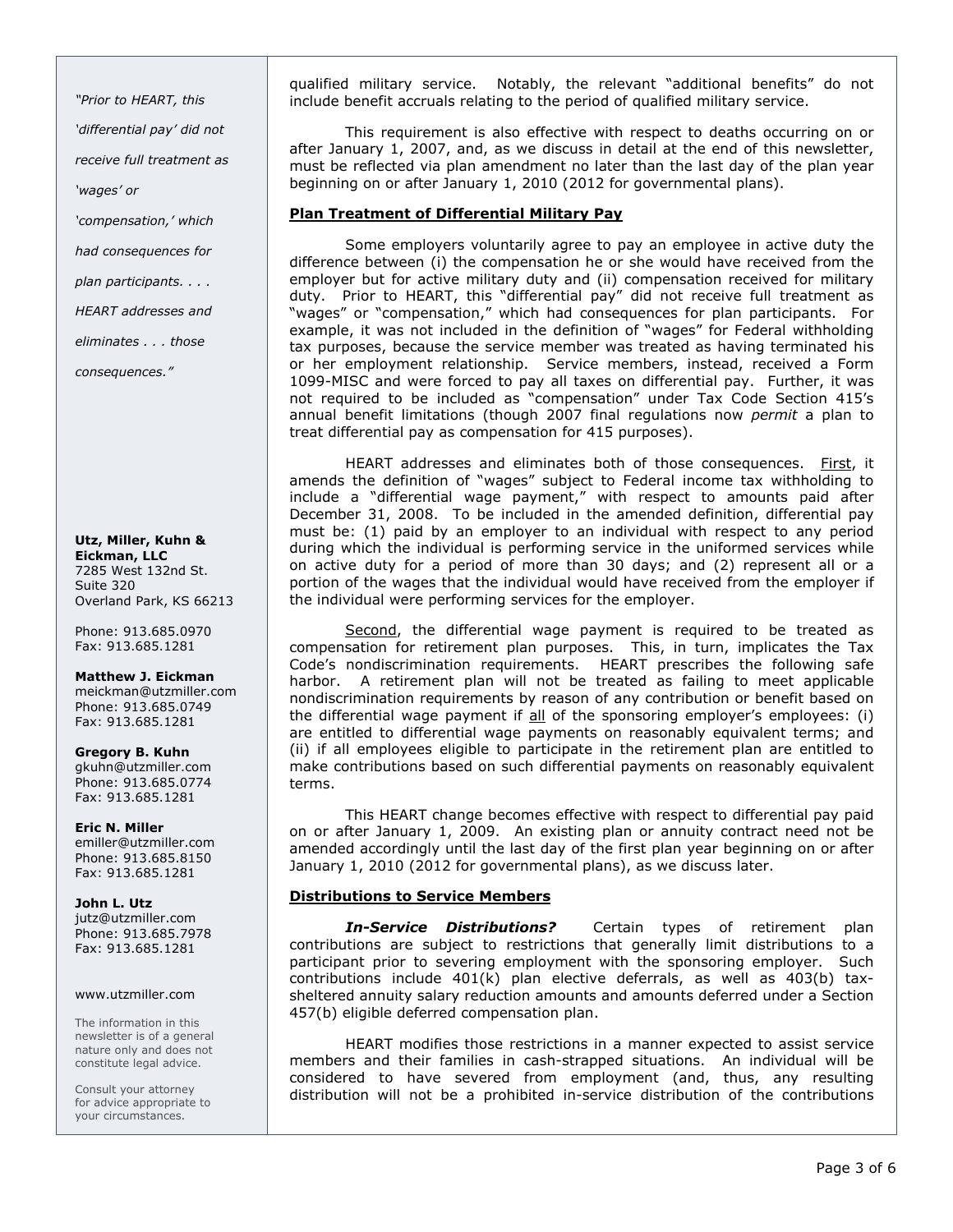"HEART also made permanent the Pension Protection Act of 2006 ("PPA '06") relief from the 10-percent early withdrawal tax that would have expired on December 31, 2007."

Utz, Miller, Kuhn & Eickman, LLC 7285 West 132nd St. Suite 320 Overland Park, KS 66213

Phone: 913.685.0970 Fax: 913.685.1281

# Matthew J. Eickman

meickman@utzmiller.com Phone: 913.685.0749 Fax: 913.685.1281

#### Gregory B. Kuhn

gkuhn@utzmiller.com Phone: 913.685.0774 Fax: 913.685.1281

# Eric N. Miller

emiller@utzmiller.com Phone: 913.685.8150 Fax: 913.685.1281

#### John L. Utz

jutz@utzmiller.com Phone: 913.685.7978 Fax: 913.685.1281

#### www.utzmiller.com

The information in this newsletter is of a general nature only and does not constitute legal advice.

Consult your attorney for advice appropriate to your circumstances.

listed above) during any period in which the individual is performing uniformed service while on active duty for a period of more than 30 days. Note that if any amounts are distributed on account of this new rule, the individual will not be permitted to make elective deferrals or employee contributions to the plan during the six-month period beginning on the date of distribution. Also note that service members are receiving the best of both worlds with regard to whether they have severed from employment. That is, they are considered to sever employment so as to avoid in-service distribution restrictions, but not for the purpose of receiving a Form 1099-MISC and owing self-employment taxes (as described in the previous section).

**Early Withdrawal Penalty Relief.** HEART also made permanent the Pension Protection Act of 2006 ("PPA '06") relief from the 10-percent early withdrawal tax that would have expired on December 31, 2007. Subject to certain exceptions, an individual who receives a qualified retirement plan taxable distribution prior to the earliest of age 59 1/2, death, or disability is generally subject to a 10-percent early withdrawal penalty tax. PPA '06 provided that "qualified reservist distributions" to individuals ordered or called to active duty after September 11, 2001, and before December 31, 2007, were excepted from the 10-percent penalty tax. A "qualified reservist distribution" is a distribution made: (i) from an IRA or attributable to elective deferrals under a section 401(k) plan, section 403(b) annuity, or certain similar arrangements; (ii) to a reservist who was ordered or called to active duty for a period of at least 180 days or an indefinite period; (iii) during the period beginning on the date of the order or call to duty and ending at the close of the active duty period. HEART makes permanent the PPA '06 rule, including its applicability from December 31, 2007 (when it had expired), to June 17, 2008 (when HEART became law).

Rollover to IRA. An individual who receives a "qualified reservist distribution" may, at any time during the two-year period beginning on the day after the end of the active duty period, make one or more contributions to his or her IRA in an aggregate amount not to exceed the amount of the distribution. The dollar limitations otherwise applicable to contributions to IRAs do not apply to any contribution made pursuant to this special contribution rule. HEART also makes permanent this special contribution rule.

# Mental Health Parity

Until December 31, 2007, the Tax Code, ERISA, and Public Health Service Act imposed mental health parity requirements on group health plans that provide both medical and surgical, and mental health, benefits. That is, such a plan could not impose lifetime or annual limits on mental health benefits that did not also apply to substantially all medical and surgical benefits. Also, an excise tax applied in the event a plan failed to meet those requirements (\$100 per day, but not to exceed the lesser of 10 percent of the plan's prior year expenses or \$500,000). HEART reinstates the requirements and excise tax effective for the period beginning June 17, 2008, and ending December 31, 2008.

# Additional Noteworthy Changes

HEART provides service members additional relief that does not directly impact their qualified retirement or flexible spending account plans. Although that additional relief is beyond the intended scope of this article, we want to briefly mention two changes – one that will impact service members' retirement or educational expense saving and another that encourages employers to provide the differential pay discussed in this newsletter. HEART allows an individual who receives a military death gratuity or Servicemembers' Group Life Insurance payment to contribute to a Roth IRA or Coverdell education savings account an amount equal to sum of such amounts, notwithstanding the contribution limits otherwise applicable to Roth IRA or Coverdell education savings account contributions. HEART also provides small employers (averaging less than 50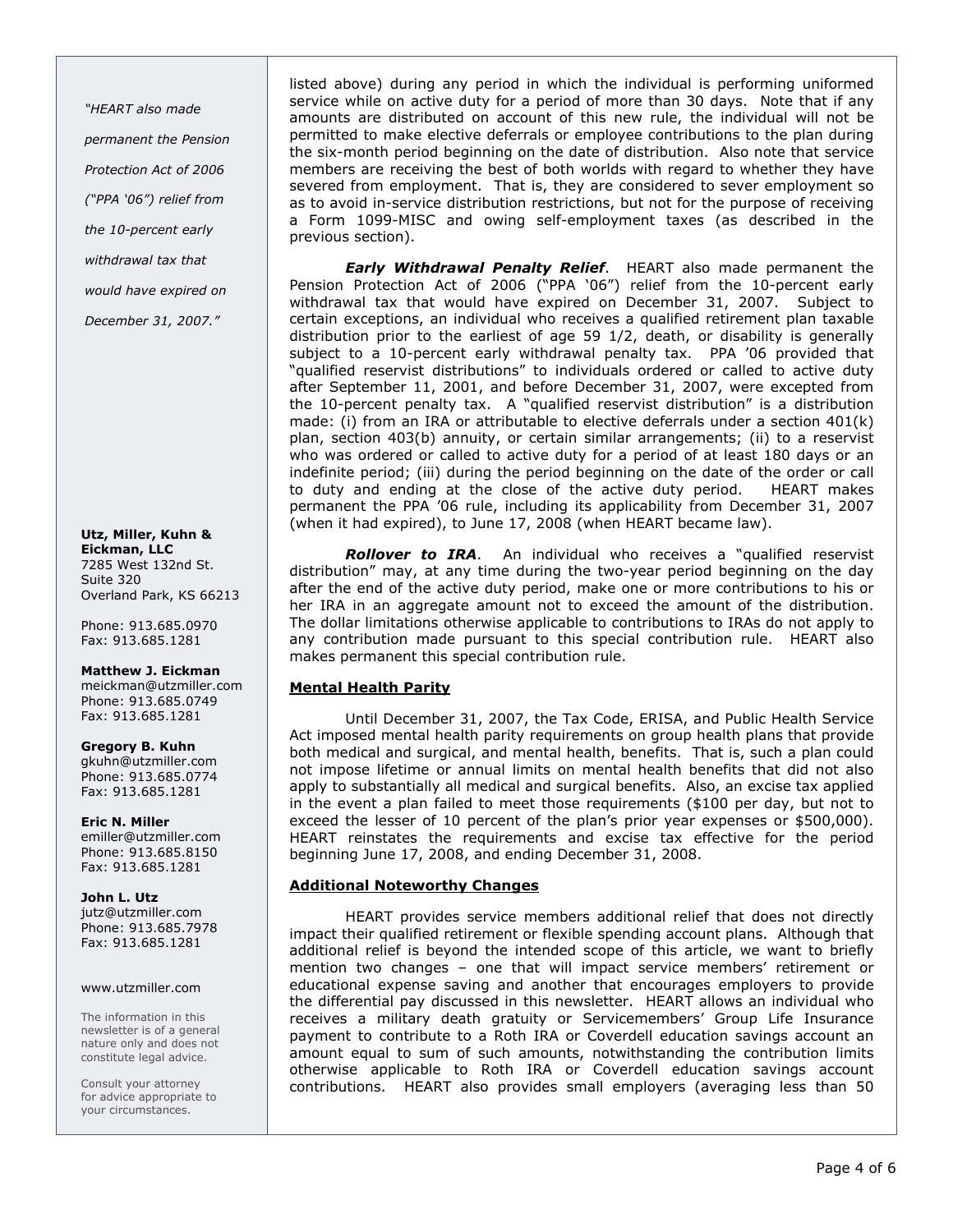"The permissive/optional changes [related to qualified plans] . . . , however, may argue for more immediate attention if your company desires to utilize those new provisions. This, like in the health FSA context discussed above, would allow your company to clarify which new provisions will indeed be utilized and the manner in which they will be administered."

Utz, Miller, Kuhn & Eickman, LLC 7285 West 132nd St. Suite 320 Overland Park, KS 66213

Phone: 913.685.0970 Fax: 913.685.1281

#### Matthew J. Eickman

meickman@utzmiller.com Phone: 913.685.0749 Fax: 913.685.1281

# Gregory B. Kuhn

gkuhn@utzmiller.com Phone: 913.685.0774 Fax: 913.685.1281

### Eric N. Miller

emiller@utzmiller.com Phone: 913.685.8150 Fax: 913.685.1281

John L. Utz

jutz@utzmiller.com Phone: 913.685.7978 Fax: 913.685.1281

#### www.utzmiller.com

The information in this newsletter is of a general nature only and does not constitute legal advice.

Consult your attorney for advice appropriate to your circumstances.

employees during the taxable year) incentive to provide differential pay to service members through a new tax credit equal to 20 percent of the sum of all differential wage payments in a taxable year. This tax credit may make small employers more capable of providing all employees the reasonably equivalent differential pay necessary to satisfy the nondiscrimination requirements described above.

HEART also includes special rules applicable to various employee benefit plans when certain U.S. citizens relinquish their citizenship or certain long-term U.S. residents terminate their residency. Those certain individuals – defined as "covered expatriates" – are those who: (i) have relatively high tax liability (a fiveyear average of at least \$139,000 in 2008); (ii) have relatively high net worth (\$2 million or more); or (iii) either not have certified under penalties of perjury that they have complied with all U.S. federal tax obligations for the previous five years or not have submitted the requisite evidence of compliance. Very generally, a qualified plan administrator must withhold a special 30 percent withholding tax from any plan payment to a covered expatriate that would be includible in gross income if he or she were subject to U.S. federal income tax. Additionally, a covered expatriate with an interest in any of the following accounts is considered to receive a distribution of his or her entire account on the day before the expatriation date: Section 529 qualified tuition plan, Coverdell education savings account, health savings account, Archer medical savings account, and IRA or individual retirement annuity. This paragraph includes an overly general description of the applicable rules and terms. If you have any questions about employees who may be considered covered expatriates, please let us know.

# Plan Amendments

Health FSA. A health FSA could begin to make "qualified reservist distributions" as early as June 17, 2008. If your company desires to make those distributions, we suggest that plan documents be amended, and SPDs revised or SMMs distributed, as soon as possible. Those steps will memorialize and clarify the intent to make the distributions and the mechanics for doing so. For example, will the participant be required to apply for the distribution, or will the plan provide for an automatic distribution? And, if the distribution will be automatic, will it be made on the last day of the "run-out" period or at some specified earlier date? In the absence of federal law requirements to make – and how to make – qualified reservist distributions, we believe employers would be best-served by having the applicable rules in writing.

Qualified Retirement Plans. As mentioned throughout the newsletter, HEART provides a delayed amendment deadline for its provisions impacting retirement plans. Importantly, however, in order for a retroactive amendment to later be permissible, the plan must have been administered in a manner consistent with the HEART provision since the provision became effective. For the mandatory changes (those related to survivor benefits and compensation definitions), employers may be more inclined to take their time in adopting amendments – so long as necessary administrative changes are made. The permissive/optional changes (the "deemed rehired employee" rules and prohibited in-service distribution relief), however, may argue for more immediate attention if your company desires to utilize those new provisions. This, like in the health FSA context discussed above, would allow your company to clarify which new provisions will indeed be utilized and the manner in which they will be administered.

# Closing

HEART has been warmly received as positively impacting service members' ability to receive economic stimulus checks, qualify for the earned income tax credit, obtain mortgage relief, and, as explained in this newsletter, receive some of the employee benefits and associated favorable tax consequences they would have received if they had not been called to defend our country.